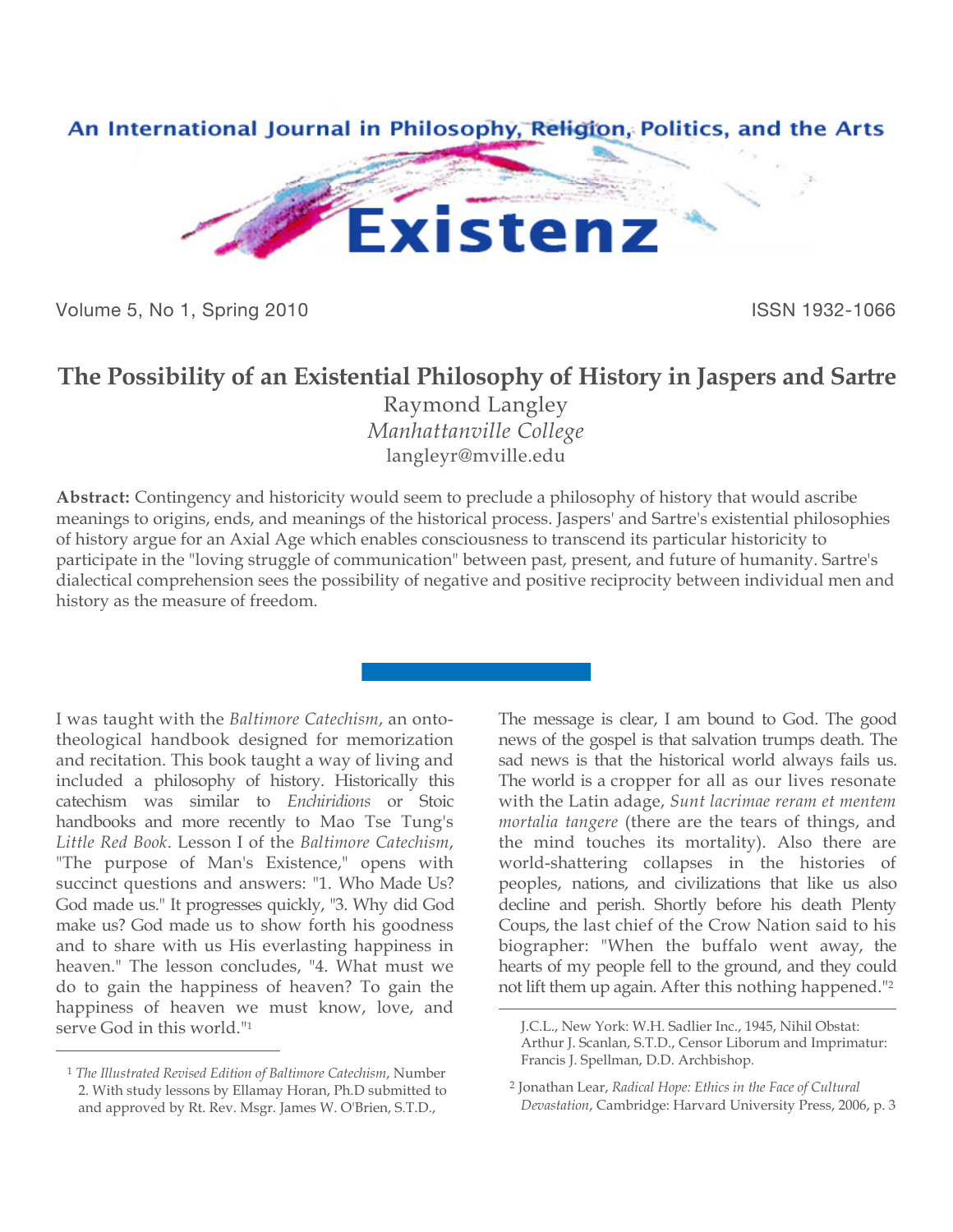The following pages fashion a new catechism about the possibility of an existential philosophy of history. First, it briefly clarifies connections between ontology, existence, history, and the philosophy of history. Second, there are criticisms, polemics, and arguments against the possibility of an existential philosophy of history. However, one of the sweets of sweet philosophy is its pluckishness! When the impossibility of a conception is established, some philosophers begin work on overcoming the contradiction. In this instance, Karl Jaspers and Jean-Paul Sartre offer cogent existential philosophies of history.

All the grand narratives we tell ourselves in the histories of myths, religions and philosophies illuminate how existence fares with Being. The religious spirit always has bowed in awe before the infinite, and addressed the many names of Being on behalf of contingent humanity. Thus we learned to pray for our daily bread, for forgiveness of sin, and especially for the grace of faith that we will not perish utterly "now and at the hour of our death." Philosophy, at its most general, is called ontology (study of Being) or metaphysics (literally what comes after physics). It uses reason to study what Hegel calls the Being of beings to know the universal truth of reality. Existence philosophy asks what is the relation between "lower case b" beings, of which you and I are concrete, particular examples and "capital B" Being? Specifically what is the relation of contingent existences in all their endless too-ing and fro-ing to Being? Jaspers' Axial Age and Sartre's dialectical reason are innovative ways of dealing with men in their times, and the historical times in the man that is the focus of existential philosophies of history.

Recently Senator Olympia Snow (R, Maine) explained her position in favor of voting on health care with the tautology, "When history calls, history calls." It is not clear who is calling whom or what the call says about history.3 Our catechism asks who is the subject of history? Answer, it is about us. There are no histories of the life of things and no autobiographies by feathered or furred species. As the police say, we are persons of interest who find ourselves along with other persons in a world with particular places and times. History

includes the events that occur between humans and between us and things so it records individual biographies, collective actions, and human transformations of nature. The answer to the matter of history defines its study as descriptions and explanations of what actually happened.

The philosophy of history interprets the meaning of what actually happened to us individually and collectively. The larger philosophical questions are why it happened, and what it means. For example, is there one origin, aim, purpose, goal or end to the totality of history? Is there one universal cause that connects the billions of individuals and countless nations over millennia? Does history move toward increasing human reason and freedom that eliminates poverty, killing and war? Or is it the case that we are determined inexorably to a tragic destiny beyond our thinking and willing? A third alternative is that we are adrift in a chance universe without order or direction. Thus, the meaning of history is that history has no meaning, or as the late writer John Updike depicted man's relation to the world when he quoted Martin Fairchild, "we are riding an aimless explosion to nowhere."4

Western culture has provided several philosophies of history. Cyclicism, the eldest, is based on the notion that history repeats itself. For the Greeks, there were diminishing cycles or ages dominated by gods, heroes and men. For later stoic philosophers worlds ended in conflagrations and new cycles began. Nietzsche proclaimed eternal recurrence as the endless repetition of the same individuals and events. If history is simple repetition then the past is decisive and there is "nothing new under the sun" and the longer history unfolds the worse things become. The second chorus of Sophocles' Antigone sang that nothing is "more wonderous or strange" than man. Men would be like gods, they will not leave things as they are. Prows and plows churn up sea and land and only death resists him.5 Similarly, Old Testament prophets invoke the fragile cycles of human life:

 $\overline{a}$ 

<sup>3</sup> On December 21, 2009, Senator Snow cancelled the call of history and announced that she would not vote for health care.

<sup>4</sup> Julian Barnes' review of John Updike's last books, in *The New York Review of Books*, Vol. 56, Number 10, 11 June 2009.

<sup>5</sup> Sophocles, *Antigone*, transl. Dudley Fitts and Robert Fitzgerald, University of Notre Dame Texts Online, Ode 1, Strophe 1, <http://www.attleboroschools.com/ahs/teachers/GormanEngli> sh/antigone.htm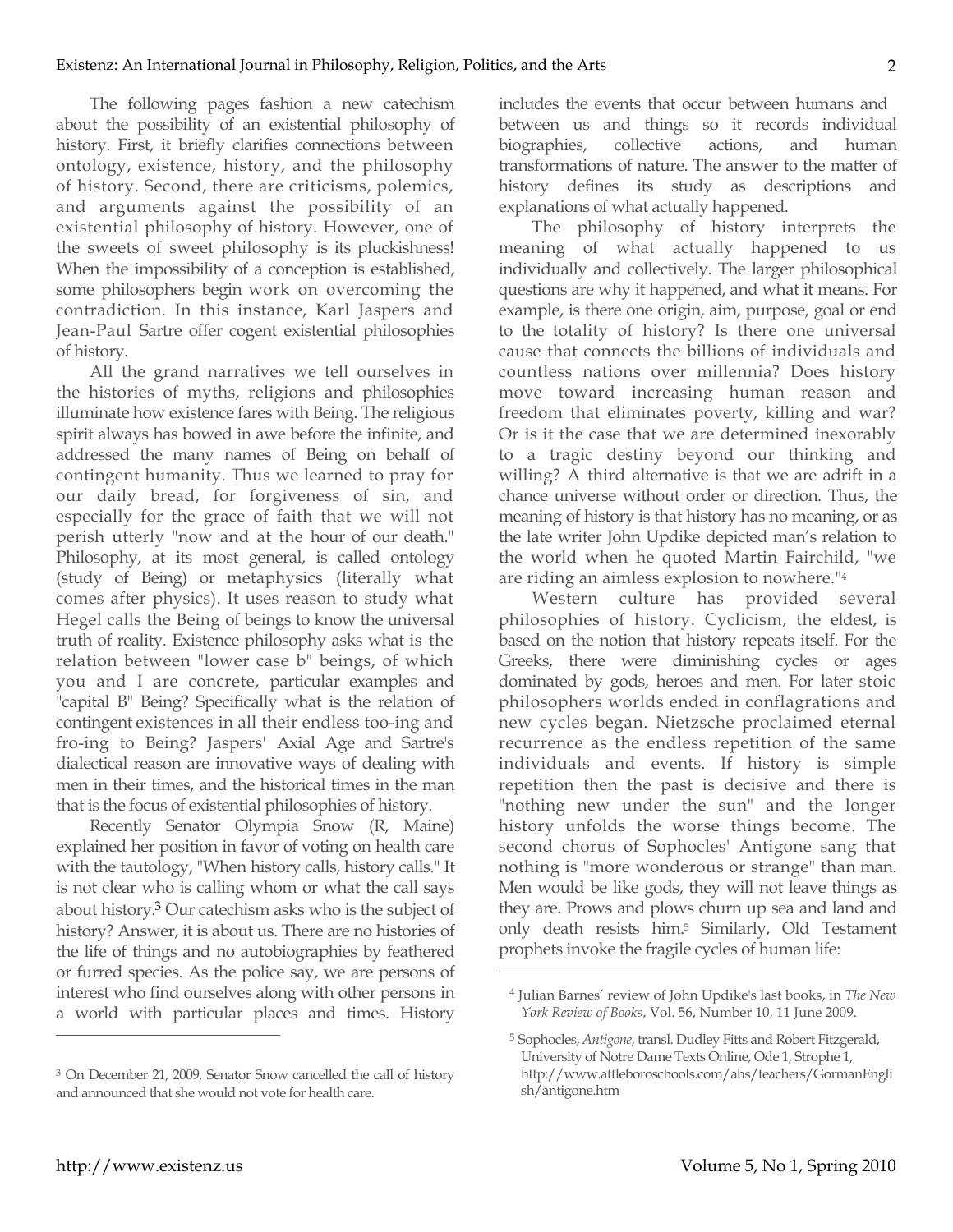I returned and saw under the sun, that the race is not to the swift, nor the battle to the strong, neither yet bread to the wise, nor yet riches to men of understanding nor yet favor to men of skill, but time and chance happeneth to them all.<sup>6</sup>

Providence is the second great trope and it pictures history not as a circle but as a narrative that runs a straight line from creation to fall to salvation and to final judgment. As Emily Dickenson put it: "God made no act without a cause,/ Nor heart without its aim."7 Our prayers and hopes are that our heart's aim will coincide with God's causal grace.

The third philosophy of history is progress, an optimistic and secular version of providence. Progress, the stepchild of modern philosophy, insists upon the integral rationality of the universe, discernible in the mathematization of scientific method that promises, said Descartes, "to order every single contingency of human life" through the application of certain and simple rules. Cartesian certainty is guaranteed by God. Later enlightenment thinkers dismissed god as the "worst form of name dropping" but subscribed to a philosophical view that nature and mind combined in science and technology to guarantee future happiness of mankind.

The next view sees history as evolutionary or spiritual processes spiraling toward the universal end of history irrespective of individuals. Hegel said all previous accounts of history concluded "history is the slaughter bench at which the wisdom of states and the hopes of individuals have been sacrificed." Still the philosopher asks why, and for what purpose? Hegel's philosophy of history establishes the end of man and history as recognition and reconciliation in freedom for, in his famous phrase, "the real is the rational and the rational is the real." The historical process moves toward absolute knowledge, or the truth of reality, that achieves itself through the concrete realization of human freedom. History achieves its rational end despite the irrationality of historical agents as "the cunning of reason" includes more actuality than

 $\overline{a}$ 

either historic individuals or societies intended.8 Marx claimed he turned Hegel's idealism upside down into a materialist process that overthrows capitalism through a proletarian revolution that, in turn, brings forth communist society and a new socialized humanity. Marxist historical materialism was an evolutionary synthesis of economic formations conjoined to a secular providence that aimed to realize heaven on earth. Marx wanted to dedicate *Capital* to Charles Darwin, who politely declined. August Comte's earlier sociological perspective of history postulated a progression from a theological stage to a metaphysical worldview of abstractions and the final historical stage of scientific positivism and social altruism.

Twentieth century philosophies of history reacted with far less optimism to the upheavals, revolutions and two World Wars of the past century. Oswald Spengler, Arnold Toynbee and P. Sorokin devoted multi-volume examinations of the historical and sociological decline and millennial historical struggles in which a mere handful of cultures survive amidst the corpses of hundreds of previous civilizations. The agreed consensus was that Western civilization was in decline. In recent decades Norman O. Brown, Herbert Marcuse, and Francis Fukuyama have written requiems to the end of history and humanism.9

Contemporary historians and philosophers dismiss the concept of a philosophy of history in general and an existential philosophy of history in particular. Interpretations of history produced substantive theoretical and practical problems about the combinational possibilities and tortuous relations between Being and beings, and between particular historical moments and the totality of history. For example, the physical immensity and complexity of temporalization is staggering. This universe, one of many thousands

<sup>6</sup> *Ecclesiastes ix*, 11.

<sup>7</sup> Emily Dickenson, "God made no act without a cause," Johnson number 1163. But she broke faith with as the poem continues "Our inference is premature / Our premises to blame."

<sup>8</sup> G.W.F. Hegel, *Lectures on the Philosophy of History*, transl. John Sibree, London: Bell, 1914.

<sup>9</sup> See Oswald Spengler, *The Decline of the West*, authorized translation, London: George Allen & Unwin, Vol. 1, 1926, Vol. 2 1928; Arnold Toynbee, *A Study of History*, Vols. I-XII 1934-1961, London: Oxford University Press; Pitirin Sorokin, *Social and Cultural Dynamics, 1937-41*, Boston: Extending Horizons Books, 1970 (1957); Norman O. Brown, *Life against Death*, New York, NY: Vintage Books, 1959; *Love's Body*, Los Angeles, CA: University of California Press, 1966; Herbert Marcuse, *Eros and Civilization*, Boston, MA: Beacon Press, 1987 (1955); Francis Fukuyama, *The End of History and the Last Man*, Chicago, IL: The Free Press, 1992.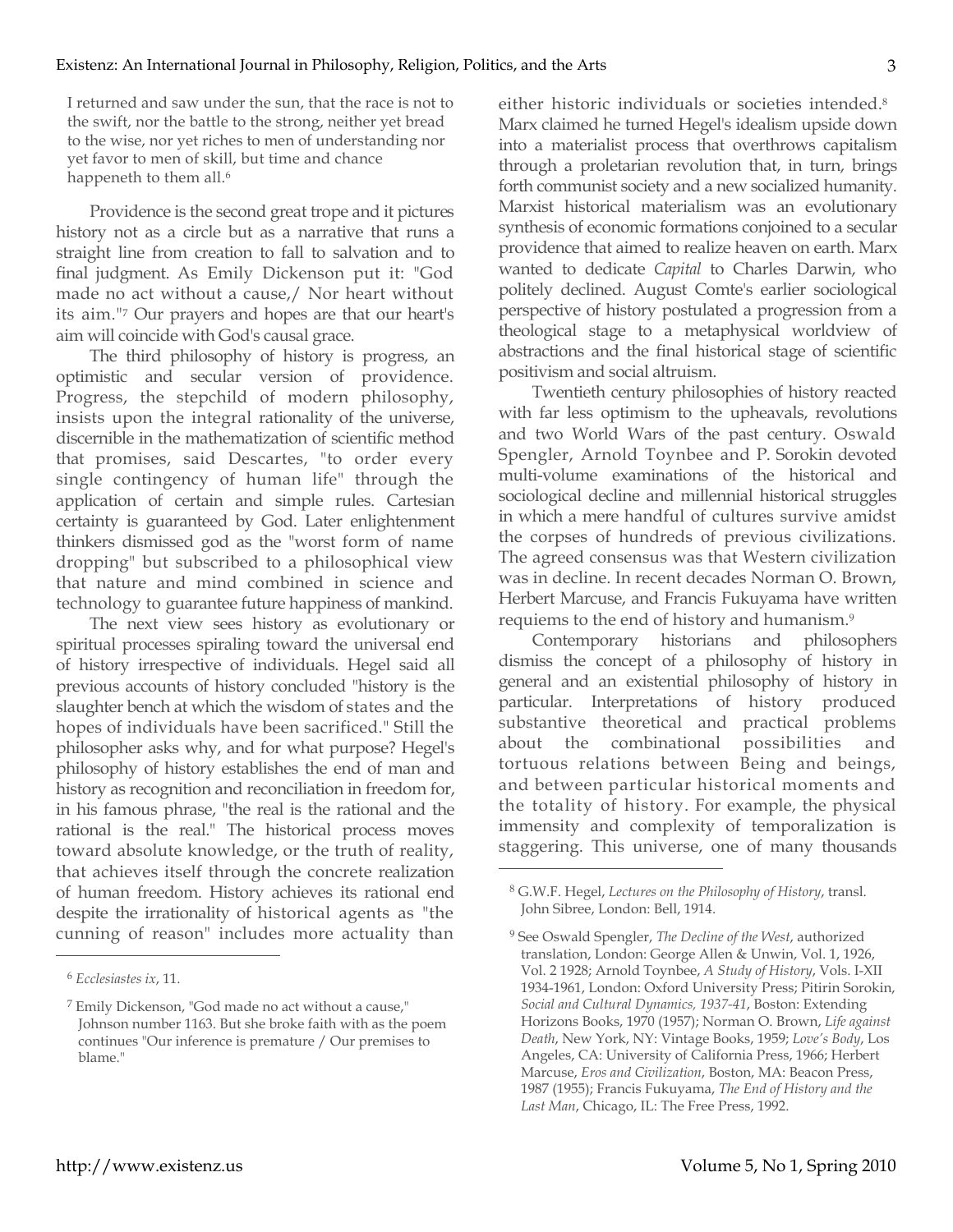containing billions of stars, is nearly 14 billion years old. Planet earth is five billion years old. The dinosaurs flourished for 140 million years before any hominoids appeared. Man has existed for than two million years. Since a generation is specified at forty years as the average time for human reproduction; then, man has existed for 50,000 generations. But written historical records extend back only 6000 years or 150 generations.

If history is about what actually happened; then, it is clearly impossible to know history; for, even most detailed chronicle or biography falls short of an exact replica of individual lives or eras. We were not alive when what actually happened, in fact, occurred. As a consequence, historical knowledge is contingent upon documentation, evidence or discovery. And reference to the not yet existent future is pure speculation. Pointedly, earlier historians failed to predict the rise of new world religions, civilizations, revolutions or the world transformation produced by science and technology.

The connection between historical time and human existence is confusing! Although history antedates my birth, and if the past is prologue—when young I wondered what that phrase meant—then I grudgingly admit that history will continue after my death. But the paradox is that while history outlasts individuals, humanity has existed far longer than the historical record. Walking on upright dates back six million years. Tarkan boy, the skeleton of eight year old who stood five foot eight inches tall, lived 2.2 million years ago. He was recognizably one of us. So aside from bones and ruins ninety-nine percent of the history of the species is totally unknown.

The theoretical and practical problems with philosophies of history began with Aristotle's casual remark that poetry was closer to philosophy than history. Finite and contingent individuals seem tailored for particular historical moments. In contrast, ontology, logic and theoretical sciences are characterized as *sub speciae aeternatis* whereas existence is encountered through contact with what Hume calls matters of fact and real existence. Contradictions result from choosing between a universal/eternal or de-historicized ontology or particular/contingent existents and facts. If either alternative is absolutized, then the other is condemned. This is the paradox of Plato's metaphysics: if eternal and necessary Being is the "really real" then it does not exist and conversely, things that exist are not real. These disjunctions between eternal reality and existing appearances are the historical basis for epistemological contradictions about truth. If truth is eternal then as Foucault said, "Insofar as truth is true, how can it have a history?" Conversely if only particular objects exist then there can be no eternal truth. Indeed, the whole history of Western philosophy is a series of dialectical antinomies or contradictions between universal/particular, necessary/contingent, ideal/real subjects and objects that are either determined or free.

In the confusions above there seems a natural affinity between humans who live within particular histories. Recognizing the identity between human existence and time is called historicism. And historicity seems the sole reality for most contemporary philosophers. And this has led to the wholesale rejection of metaphysics, and philosophies of history, as well as all totalizing concepts of nature, culture and humanity. The spell of historicism became the intellectual discontent of our age as man and history are trapped within the endlessness of time. From birth to death the narrative of historical subjectivity constitutes what Samuel Beckett described as the *petit pendant* of existence and the long *après* of death.

Existentialisms emerged only in the twentieth century and centered upon the human subject as the immediate certainty of existence and, as such, human 'b' beings have only a negative commensurability with Being. After centuries of optimism in reason and progress, the mood of our time became one with Unamuno's "tragic sense of life" and we experienced ourselves as *post festium*, existing in "bare, ruined choirs" of spiritual and moral exhaustion. We no longer heard our hopes and despairs echoed in either catechistic certainties of theologies or political ideologies. World wars, genocides and holocausts and mushroom-image of splitting atoms forced the abstractions of reason, life and Being to confront our alltoo-human historical propensities for irrationality, slaughter, and omnicidal capability for nothingness.

Historicism had been recognized previously but it became an ontological game changer that drastically altered the mood and content of contemporary philosophizing. The new historicism de-centered man from a self-conscious, free agent into a determined product of social classes, unconscious desires, irrational will to power, or genetics. The acting subject was a fiction and as Althusser claimed,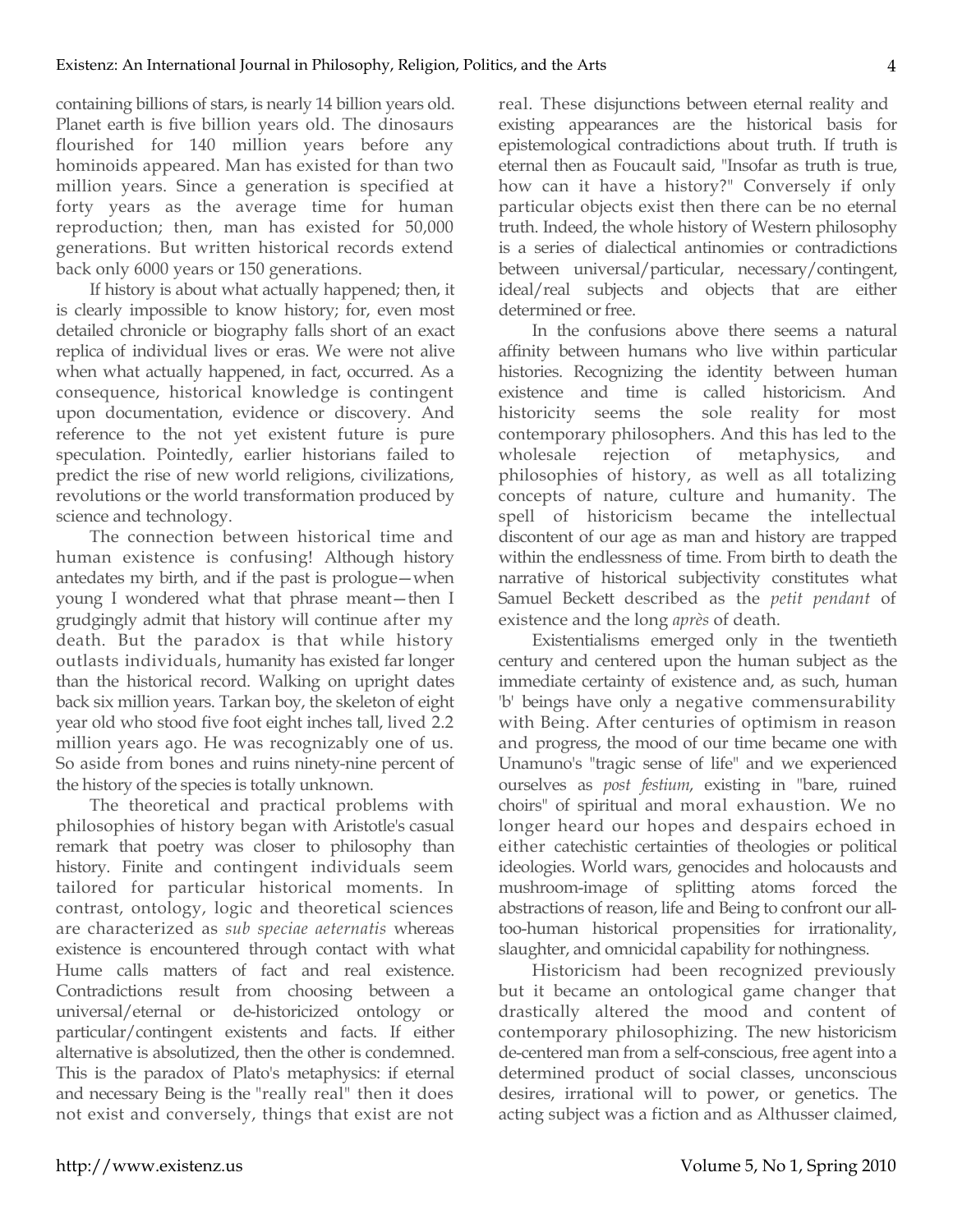"history was a process without a subject." In particular, subjectivity itself was deconstructed. Epistemology revealed itself as without foundation, legitimation or cognitive justification. Post modern thinking produced various analyses establishing the death of the author, and insisting that meaning was fabricated, and, in consequence, there was neither text nor theory.

Postmodern historicism focuses on discovering the patriarchal, Eurocentric and identitarian biases of race, class and gender as necessary conditions of possibility for history as residues of specific power relations.10 The twilight of all theories means that there is no impartial history. In fact there is no philosophy of history as neither the essence of man nor history itself rests on a rational foundation. There is no end, destiny, cause, or specific direction to history. We are undone through global, planetary technology that controls us. In sum, historicism devolved into relativism and nihilism. But the decentering, de-constructive historicism only strengthened the moral and political status quo and made philosophizing speechless about evil, suffering and death but dogmatic about meaninglessness and un-intelligibility.

Before turning to the specifics of Jaspers' and Sartre's existential philosophies of history let us see what, if any, inferences can be drawn from the above? First, if the science of history purports to offer objectively valid knowledge; such knowledge is possible solely because of transcendence. The past is known to the present through memory—which Proust described as a rope let down from heaven to rescue us from the abyss of non-being—and the future through imagination. Human minds have a built-in capacity to transcend, surpass, leap beyond time in memory and imagination to comprehend knowledge of the past and speculate about the future.

Second, history is about us and about what actually happened after long irreversible stretches of time. And this means human history originated only with the rise of human consciousnesses. Hence the transcending synthesis of past and future in the present moment shows that history begins only with the self-conscious realization of the subject as a finite temporal existent endowed with a capacity

<sup>10</sup> Slavoj Žižek, *Interrogating the Real*, eds. Rex Butler and Scott Stephens, New York: Continuum, 2006.

for transcending all history toward a philosophical perspective that is eternal and necessary as being beyond time and self.

Finally, since existentialist philosophers place time at the heart of humanity, historicism is accepted as a fundamental truth. And the negative limitations of historicism expressed above must be considered.

## **Karl Jaspers**

In 1937 the National Socialist Government dismissed Jaspers as a Professor of Philosophy at Heidelberg. In 1943 he was prohibited from publishing. This professional and personal disaster occurred because Gertrude Jaspers, his wife, was Jewish. Visiting professorships at Oxford and Paris failed to materialize, and he was unable to accept a position in Switzerland because his wife was denied an exit visa. They lived in Germany under constant threat, and their names appeared on lists for extermination camps in the months before the end of World War II.

During this period of internal exile Jaspers began to study Chinese and Indian philosophy. He conceived the idea of comparative philosophy from a universal historical perspective. Jaspers wondered whether the rupture of communication within totalitarian Germany could have been overcome by a world history of philosophy and the possibility of universal communication. Philosophizing was "connected to the entire real and spiritual world" and to "the consciousness of existence as a whole and of beinghuman in particular at a given time." Jaspers wrote thousands of pages dividing this project according to various criteria: historical and geographical chronology; history as concepts, problems, and systems; history as rooted in philosophy in myths, religions, and culture; history as praxis or practical philosophy; history as dynamic struggle of spiritual forces; history in the person of great philosophers.11

Karl Jaspers was the first philosopher of rank since Hegel to offer a philosophy of history. His book, the *Origin and Goal of History*, appeared in 1946. Jaspers argued the empirical thesis of five distinct historical ages. The first was the era of Prehistory he called the Promethean age, a period in which mankind developed tools, and linguistic capacities, and mankind gradually

 $\overline{a}$ 

<sup>11</sup> See Hans Saner, "Toward a World History of Philosophy," in *Karl Jaspers's Philosophy: Expositions and Interpretations*, eds. Kurt Salamun and Gregory J. Walters, Amherst, NY: Humanity Books 2006, p. 10.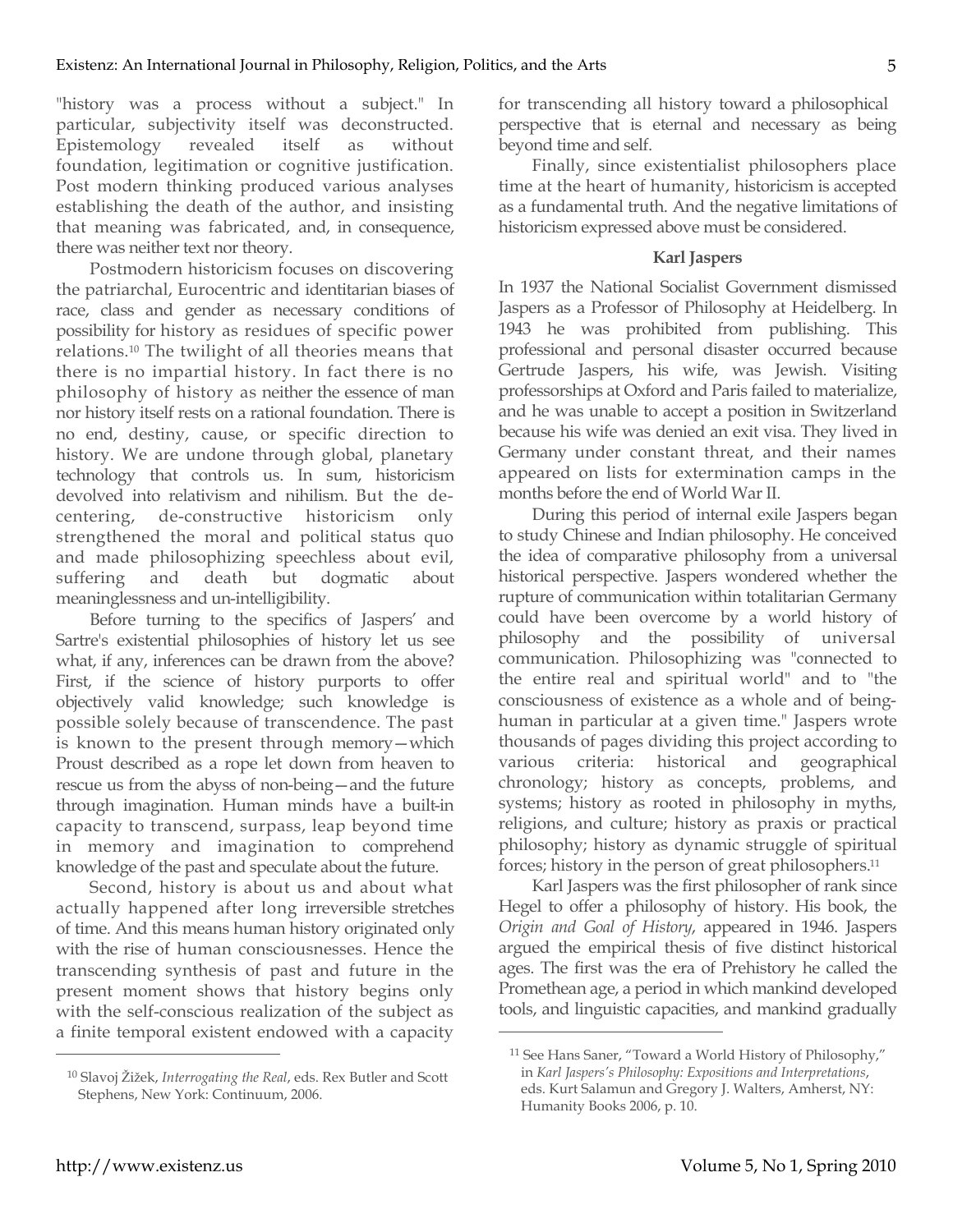changed from nomadic hunter gatherers to living in fixed agricultural habitations. The Promethean age took up an enormous time span. *Homo sapiens* dates back two million years or 50,000 generations. The written record of history begins a mere 6000 years ago. The second age Jaspers notes is the appearance of separate river civilizations in China, India, and the eastern Mediterranean The first conclusion drawn by Jaspers' philosophizing about history is our complete ignorance of historical origins because over 90% of human evolution occurred in prehistory. The immediate fact of history is its endlessness. The coextensive rise of history and self-consciousness is a significant philosophic point:

Man is more than he can know about himself. For that reason we distinguish between knowledge of mankind as an object that is to be researched infinitely as he becomes a focus of study; and growing awareness of mankind in The Encompassing that we are and that we can be on the infinite path of our freedom.12

The main thesis was Jaspers' original postulation of an Axial Age of history that extended from 800 to 200 BCE and includes China, India, and the West. "What is new about this age, in all three of these worlds, is that man becomes aware of Being as a whole, of himself and his limitations. He experiences the terrible nature of the world and his own impotence."13 The Axial Age, where civilizations arose simultaneously but in ignorance of one another, causes a fundamental change in humanity. Human existence becomes, as history, the object of thought. Men feel and know that something extraordinary is beginning in their own present. According to Jaspers there is no adequate explanation for this "empirically evident axis of world history for all men" (*OGHR* 385). The Axial thesis is Jaspers' unique contribution to the philosophy of history and it is the basis for philosophizing as "a summons to boundless communication" for all humanity.

The fourth age is the rise of Western science and technology which Jaspers claims as the only unique development in world history of the past two millennia. Materially and spiritually it is the singular decisive event since the Axial Age, and it is the real existential divide between "unprecedented opportunities and hazards" for humanity. Science is the conquest of existence "independent of the knowing subject." From Babylonian astronomy to string theory the characteristics of modern science are unparalleled inquiry and radical doubt. Jaspers claims that the certainty and objectivity validity of scientific method is a double edged sword. Science is not only what we know but it must also recognize the limitations of what we do not know.

All philosophizing begins with the present historical situation, so the fifth age is the present crises. The "historical rupture of communication" can be healed by the World History of Philosophy. In Jaspers' attempt to understand his own historic time, he anticipates planetary globalization, the growing realization that mankind is irreversibly one and stands at the threshold of world history. Historicity simultaneously marks the decline of the Europe and the West (*OGHR* 381).

In the four volumes of *The Great Philosophers* Jaspers provides a dialogic encounter with the inexhaustible tradition of thought. Jaspers came to philosophy from medicine and specifically, psychiatry. He was one of the great readers of souls and he captures great philosophers as immanent to their particular historicity. But each thinker transcends the limitations of his milieu to contribute to the ongoing dialogue communicated throughout world history. A great thinker is dominated by an intuition, idea, or intellectual perspective that is either in accord or in opposition to the objective world-view of his time. The reciprocal communication means that the exemplars of his various categories such as paradigmatic individuals, seminal thinkers, systematizers, doubters, and awakeners, etc. engage their own time in dialogic communication, and simultaneously serve as our contemporaries in the "loving struggle of communication." The task of philosophizing is the never achievable goal of expressing universal and timeless truth of Being to finite humans tied to particular concrete histories.

<sup>12</sup> Karl Jaspers, "Über Bedingungen und Möglichkeiten eines neuen Humanismus," in *Die Wandlung* IV/1949, Heidelberg, pp. 710-34, transl. Suzanne Kirkbright, *Karl Jaspers, A Biography*, Navigations in Truth. New Haven, Yale University Press, p. 214.

<sup>13</sup> Quotations from Karl Jaspers, *The Origin and Goal of History* are taken from Karl Jaspers*, Basic Philosophical Writings*, edited and translated with an introduction by Edith Ehrlich, Leonard Ehrlich, and George B. Pepper, New Jersey: Humanities Press 1995, p. 383. [Henceforth cited as *OGHR*]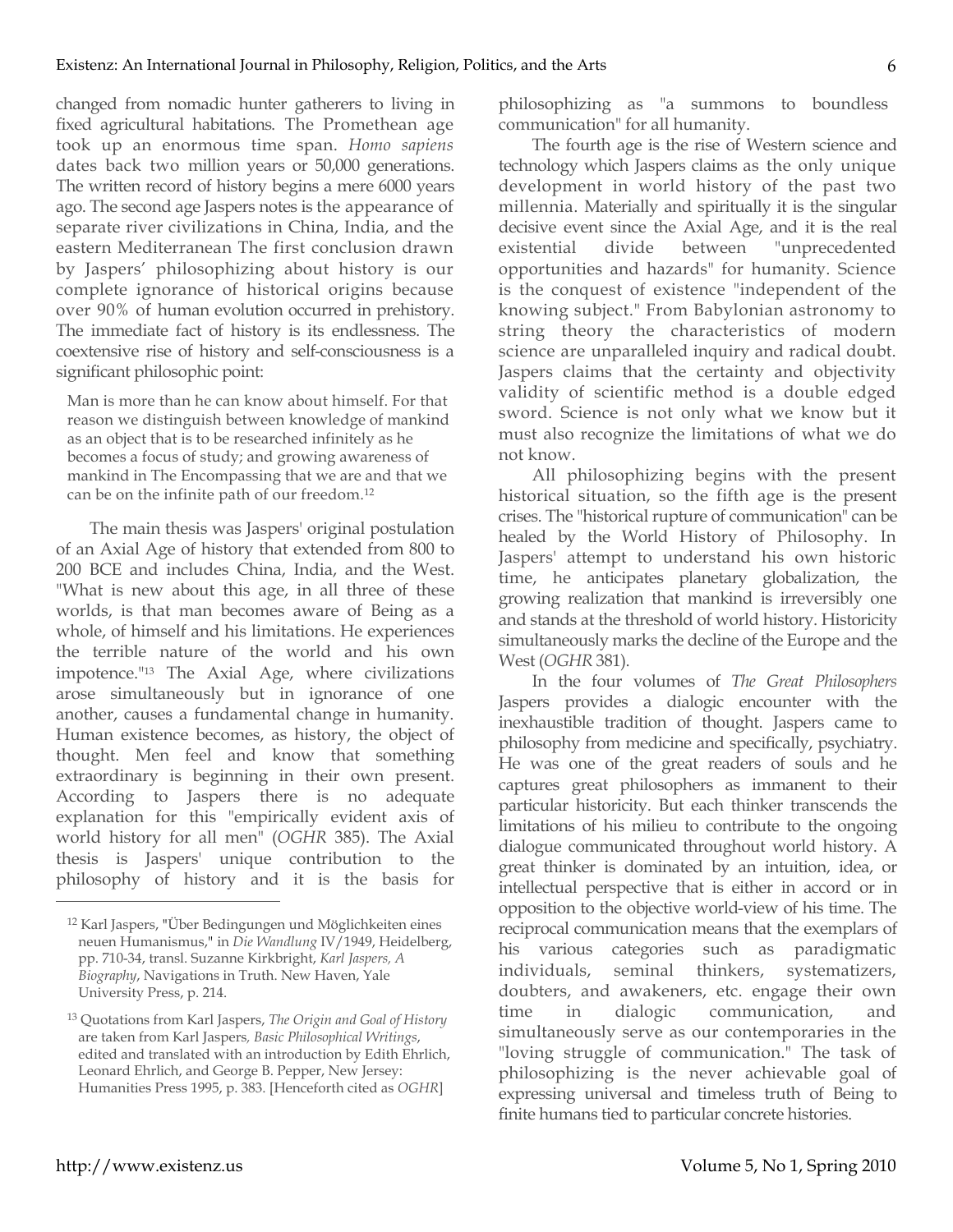Actualizing potentialities of knowledge expresses the essence of thinking. In the unrepeatable historicity of their time, great philosophers speak original, authentic truths and norms of Being itself, which is beyond time. The true test of greatness for thinker and thought alike is the communicative revelation of "what I am." Jaspers designates Socrates, Buddha, Confucius, and Jesus as paradigmatic individuals whose singular humanity forced itself into historical consciousness and inspired world-religions and philosophies. All but Jesus existed within the Axial Age, these four individuals stand alone as transformers of humanity. These "exemplary" individuals are complimented by Jaspers' nomination of Plato, Augustine, and Kant as the greatest thinkers and seminal founders of Western ontology.14

Historicism lies at the heart of Jaspers' philosophy of history. Both the axial age thesis and the dialogic communication of the philosophic tradition are permeated by historicism. Because of temporality all objects and subjects undergo change. In fact, Jaspers' divisions of his philosophy into separate realms of objective world orientation, and the illumination of Existenz and metaphysics as well as his basic conceptions of communication and levels of truth are parts of perennial philosophy. According to one scholar, Jaspers novel treatment of historicity is the basis for his singular contribution to cultural hermeneutics.<sup>15</sup> Historicity, as the reality of temporal processes, characterizes his descriptions of the various modes of existence, truth and communication. It is the explanation of transcendence in immanence that frees us from past and present to place us within the encompassing moment, "By making history our own and cast an anchor into eternity."16 This is the ground for the possibility of a leap from transcendence to transcendent truth. Truth is "a loving struggle of communication" among men who find themselves in specific struggles to overcome objective and subjective limits of thinking language and historicity to reach beyond foundering and shipwreck of boundary situations to grasp in that impermanent moment what is timeless about freedom, spirit and being.

## **Jean-Paul Sartre**

Bernard-Henri Levy claims that Sartre was the last European philosopher "who attempted to escape from Hegel's belief that history is more or less closed off."17 The substance of early work was his radical analysis of freedom. A choice of "dreadful freedom" over all determinisms was the basis for his description of human consciousness and freedom as "a nothingness which exists." The world is dualistically divided between subjective being-foritself in opposition to the being-in-itself of objective things. A troublesome third relation is possible which Sartre calls being for others. The argument is that since nothing can determine nothingness, then determinisms must be forms of bad faith or denial to mask the total responsibility of the individual to choose, even including a choice of not choosing. As Sartre's experience of the world and man matured he had to acknowledge that this radical idea of freedom was highly restrained and conditioned by "the force of circumstances" in history.

In Sartre's late works on history and biography there are tangled ontological confrontations between the "in-itself and "for-itself', and relations of I/Me and We/Us, of subjectivity and objectivity, of universals and particulars, and especially freedom and determinism. In the historicity of Sartre's own intellectual tradition, historical materialism and psychoanalysis were determinisms. Men were explained as effects of either socio-economic or bio/psychological causes. Both dogmatic historical materialism and Freudian psychoanalysis precluded free agency. Sartre's innovative and unique theory accounts for the inter-relations between man and society in the incomplete 1,700 pages of the two volumes of his *Critique of Dialectical Reason*. This complex work is

 $\overline{a}$ 

<sup>14</sup> Karl Jaspers, *The Great Philosophers*, ed. Hanna Arendt, transl. Ralph Mannheim Volume I (1962), Volume II (1966). *The Great Philosophers*, Michael Ermath, Leonard H. Ehrlich, and Edith Ehrlich, editors and translators, Volume III (1993), Volume IV (1995), New York: Harcourt Brace and World.

<sup>15</sup> See Richard Mall, "Jaspers' Axial Age and Cross Cultural Hermeneutics" In *Karl Jaspers Philosophy: Expositions and Interpretations*, eds. Kurt Salamun and Gregory J. Walters, Amherst, NY: Humanity Books, 2006.

<sup>16</sup> Karl Jaspers, *Way to Wisdom*, *An Introduction to Philosophy*, transl. Ralph Mannheim, foreword by Richard M. Owsley, New Haven: Yale University Press, 2002 (1951), p 109.

<sup>17</sup> Frank and Maarten Messter, "Grandeur and Misery of Commitment," an interview with B. H. Levi, *Sartre Studies International*, Vol. 6, No. 2, 2000, pp. 62-88, here p. 64.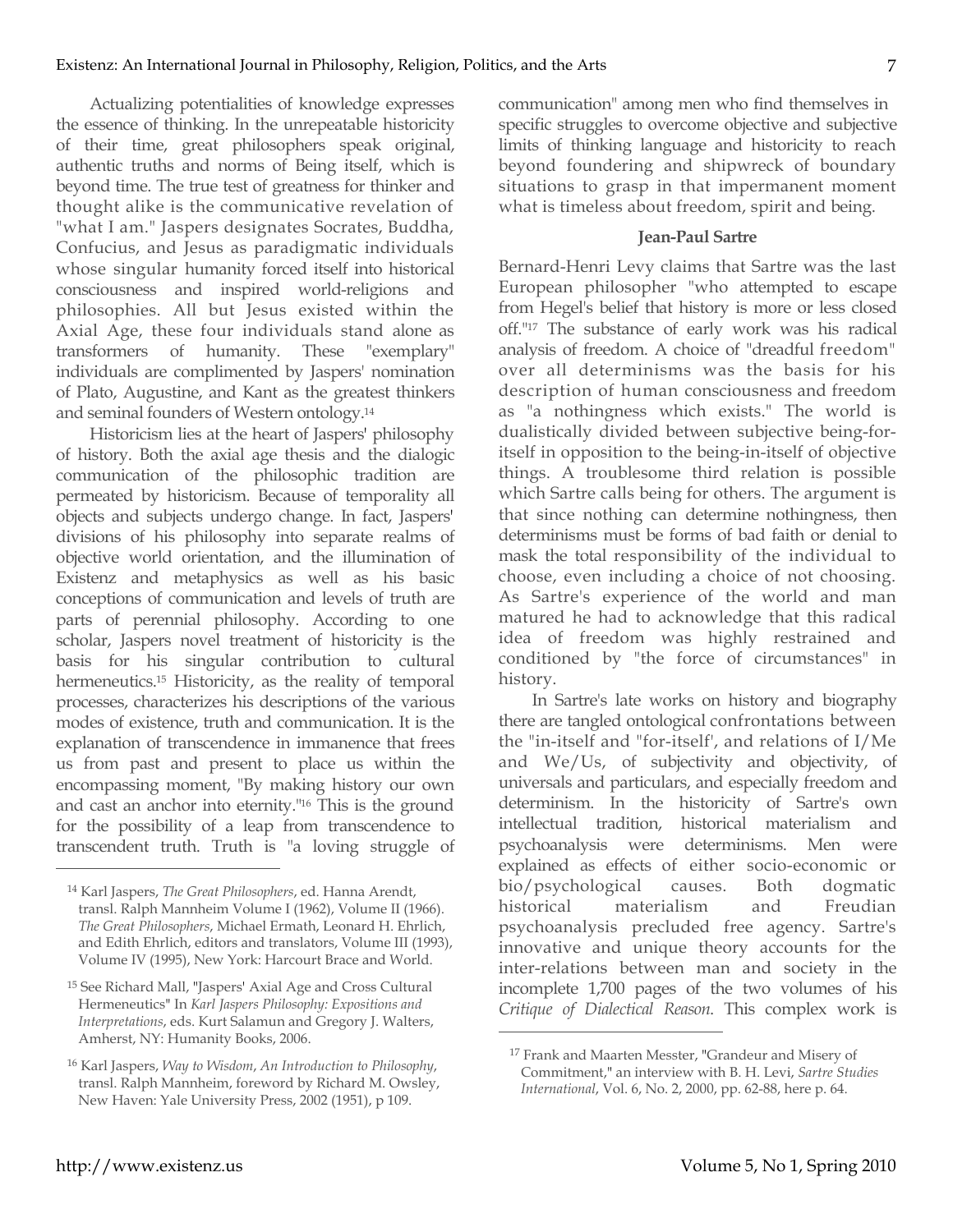Sartre's philosophy of history.18 It is supplemented by the equally massive and incomplete biography of Gustav Flaubert, *The Idiot in the Family*. 19

Sartre's claims statements about collective historical behavior and individual acts in terms of their rigorous conditioning are analytic tautologies. To the tautological propositions that all causes produce effects and every effect is produced by a cause he adds his analysis of dialectic reason. The first is comprehension or understanding of the complex mediations between interiority and exteriority that are not reducible to cause and effect relations. The second is the postulation of a new form of knowledge Sartre calls *vecu* or the lived experience of a single individual. Neither the times nor the man are reducible to one another without remainder and both the individual and his historical situation play constituted and constituting. This philosophy of history offers a dialectical engagement between interiority and exteriority grasped as a transition between the specific historicity of a tradition and a culture that that forms or makes us and, in turn, becomes history as what we make of ourselves.

Dialectical comprehension is the unitary meaning of history. The regressive and progressive method thinking events backwards to conditions and forwards to transformations allows one to grasp the intelligibility or senselessness of singular and collective historical agents acting in concert or opposition. This dialectical and anti-dialectic circularity as well as the counter-finality of processes encountered in external associations, like bread lines or in the interiority of pledged affiliations in institutions, is directed backward or regressively to the objective past and forward or progressively towards a future. Both the internal and external, regressive and progressive actions of individuals or groups are struggling perpetually with the

structural contingencies of scarcity, available technology and the resistance of the practico-inert or worked matter. The dialectical comprehension of history centers upon the reversibility between positive and negative reciprocity of individual and collective history. The totalizing acts of every singular, contingent being are re-totalized in exteriority by other agents. The messy plurality of historical acts fail because of a lack of reciprocity or the unintended consequences of alienated beings thrown together. There are exceptional moments when the collective action of a fused group of individuals actually changes the course of history, e.g. Sartre cites the storming of the Bastille. The rare occurrence of history altering events leads to the dialectical comprehension of "configurations of dialectical reality ... [as] rigorously conditioned by the previous one, while preserving and superseding it at the same time."20

The benefit of this view of the dialectical movement of knowledge and being is that it is not some powerful unitary force directing history and individual lives like the will of God or destiny but rather it is human reality. As Sartre says, "it is not the dialectic which forces historical men to live their history in terrible contradictions; it is men, as they are, dominated by scarcity and necessity and confronting one another in circumstances which History or economics can inventory, but which only dialectical reason can explain"(*CDR1* 37).

The biography of Flaubert has as "Its subject: what can we know about a man?" Sartre begins with the earliest historical testimony that little Gustav had difficulty with the alphabet when his mother tried to teach him and his younger sister to read. Sartre's applied dialectic will disclose how and why this dull child—*The Family Idiot*—grew up to become a great novelist. How, for example, do we connect external facts to the subject's testimony? In 1864 Flaubert, by then a famous author, wrote, "It is by the sheer force of work that I am able to silence my innate melancholy. But the old nature often reappears, the old nature that no one knows, the deep, always hidden wound"(*TFI* X). Only the biographer's

 $\overline{a}$ 

<sup>18</sup> Jean-Paul Sartre, *Critique of Dialectical Reason, Volume I, Theory of Practical Ensembles*, transl. Alan Sheridan-Smith, ed. Jonathan Ree, London: Verso, 1982. [Henceforth cited as *CDR1*]. Jean-Paul Sartre, *Critique of Dialectical Reason, Volume Two, The Intelligibility of History*, ed. Arlette Elkaim-Sartre, transl. Quentin Hoare, London: Verso, 1991. All citations in the text are from these editions.

<sup>19</sup> Jean-Paul Sartre, *The Family Idiot, Gustave Flaubert, Volumes 1-5*, transl. Carol Cosman, Chicago: The University of Chicago Press, 1981-1993. [Henceforth cited as *TFI*]

<sup>20</sup> Jean-Paul Sartre, "Itinerary of a Thought," in *Conversations with Jean Paul Sartre*, Sartre interviewed by Perry Anderson, Ronald Fraser, and Quentin Hoare in November-December 1969, Seagull Press 2006, pp. 3-66, here p. 15. [Henceforth cited as *IT*]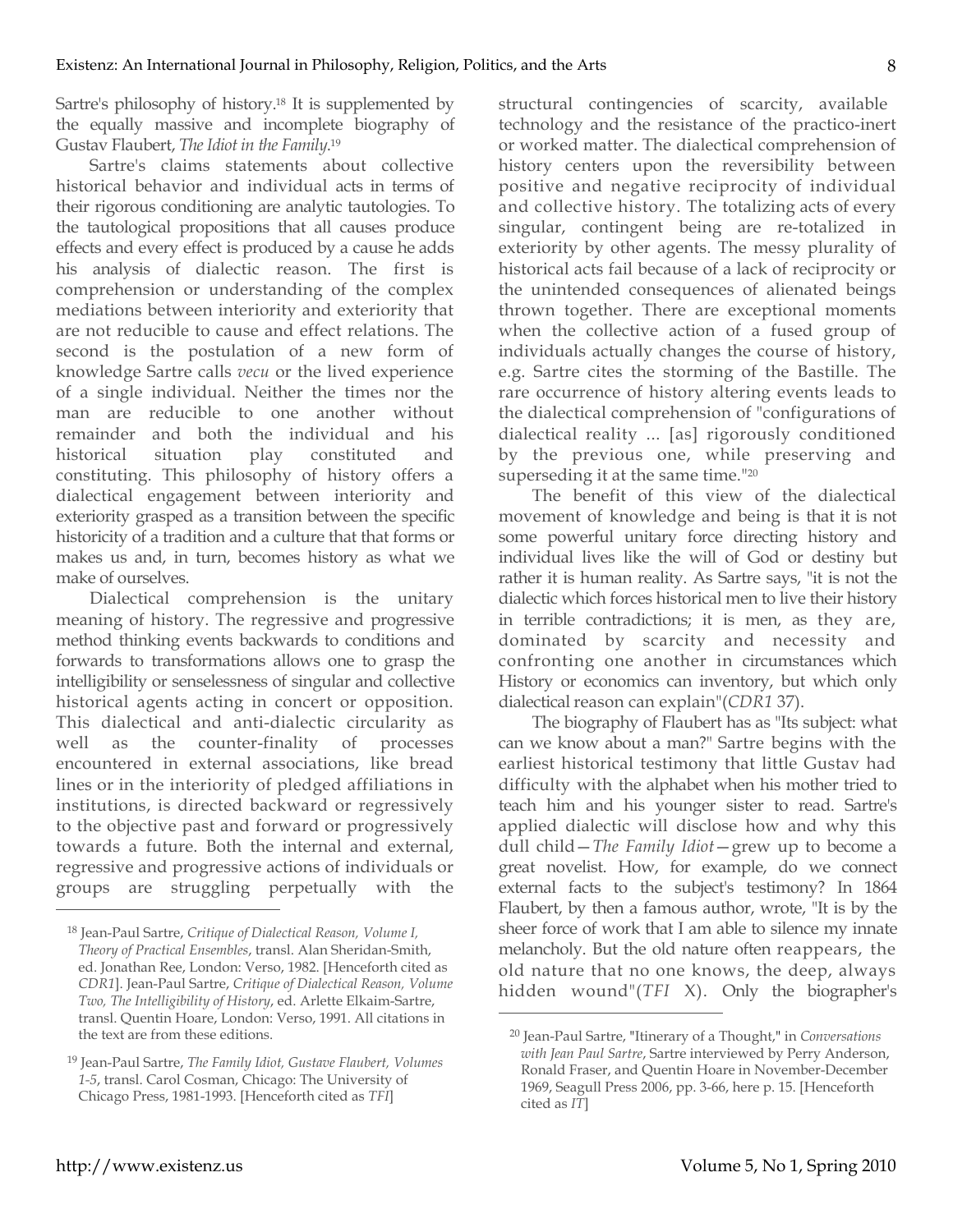empathy and imaginative capacity to enter the interiority of the subject can connect "the old, always hidden wound" to the external evidence of "this poor relationship with words." And thus, the historical-biographical-dialectical method can be read also, says Sartre, as a novel which multiplies viewpoints so that the reader simultaneously knows what happened, what it meant and how it felt for the subject and others.

Hence, for Sartre, there are real imaginary objects and worlds inhabited by imaginary people like Flaubert who act out their existence "like a leak of gas." So the biography of Flaubert uses words to tell the story of how the idiot in the family became a great man of letters and this novelistic tale posits the relation between real and imaginary as analogous to that of being and nothingness. Sartre's brilliant response to the question of what can we know about a man is the methodological overcoming of irreducible meanings and multiple interpretations by reconciling Flaubert's individuality with his sociality, i.e. the interior signification and the exterior testimony. Sartre describes the dialectical synthesis:

For a man is never an individual; it would be more fitting to call him a universal singular. Summed up and for this reason universalized by his epoch, he in turn resumes it by reproducing himself in it as singularity. Universal by the singular universality of human history, singular by the universalizing singularity of his projects, he requires simultaneous examination from both ends. [*TFI* ]

The first volume deals with what was made of young Gustav by his mother, father, siblings, family's social status and milieu, and the localizations of French history and culture. All of these psychosocial considerations are methodically presented as constitutive or determining conditions for interpreting objective facts. The signs of idiocy were Flaubert's neurotic reaction to the constituted pathos of his childhood? The regressive method posits two items, which profoundly influence Flaubert's constituted reality. The first is Gustav's nonvalorization by his mother. Madame Flaubert bore her husband twelve children but only three survived infancy. Achilles was nine years older than Gustav. The future author was born in 1821 between the deaths of two sons. The mother always wanted a daughter and Caroline, the only female, was born three years later. The second blow was the indifference of his father toward his younger son. Achille was a clone of

his father and he also became a surgeon. Sartre makes much of Gustav's status as a middle child who was insufficiently loved and concludes from this that Gustav suffered his existence as a passive, superfluous victim, an imposter who can only see himself through the eyes of others. This crisis of being is that there is no purpose to his existence. This prevents Flaubert from establishing any connections to others because he is incapable of understanding himself and he is reduced to "the pure boredom with living" as his self-experience is characterized by vague feelings of sub-human animality.

The socio-economic dimension of the Flaubert family in its historicity is drawn from the parent's backgrounds and France from the post Napoleonic era to the restoration and the first and second republics. This was the era of bourgeoisie ascendancy and specifically the triumph of Flaubert's father, who leaped from the peasant class of veterinary barbersurgeons to become a chief-surgeon, head of hospital, modern philosopher physician who married into minor nobility. On the other hand, his mother held to the blind Catholic faith of her childhood. Culturally the young Flaubert was exposed to these contradictory ideologies of science and faith, which he was unable to reconcile in his fiction.

The second volume on personification treats Flaubert's adolescent project of becoming a writer. This is what little Gustav made out of what had been made of him. This is Sartre's version of the dialectical constitution of the self. The argument is that from what is externally known one can infer, by empathetic imagination, the interior process of achieving personalization: "The person, in effect, is neither completely suffered nor completely constructed; furthermore, the person does not exist," save as the transcended result of the project to assimilate the nonassimilable (childhood) so that a person is "the abstract and endlessly retouched product" of the real living being whose vecu or lived experience is like the spoke of a wheel, or the center of multi-centered spirals. [*TFI2* 6]

The third volume deals with the objective neurosis that Sartre calls culture and the projected fourth volume was to deal with Flaubert's masterpiece, Madame Bovary. The last two volumes double the dialectical relation by integrating the individual within collective history. That is, Flaubert the writer, who was himself a byproduct of a